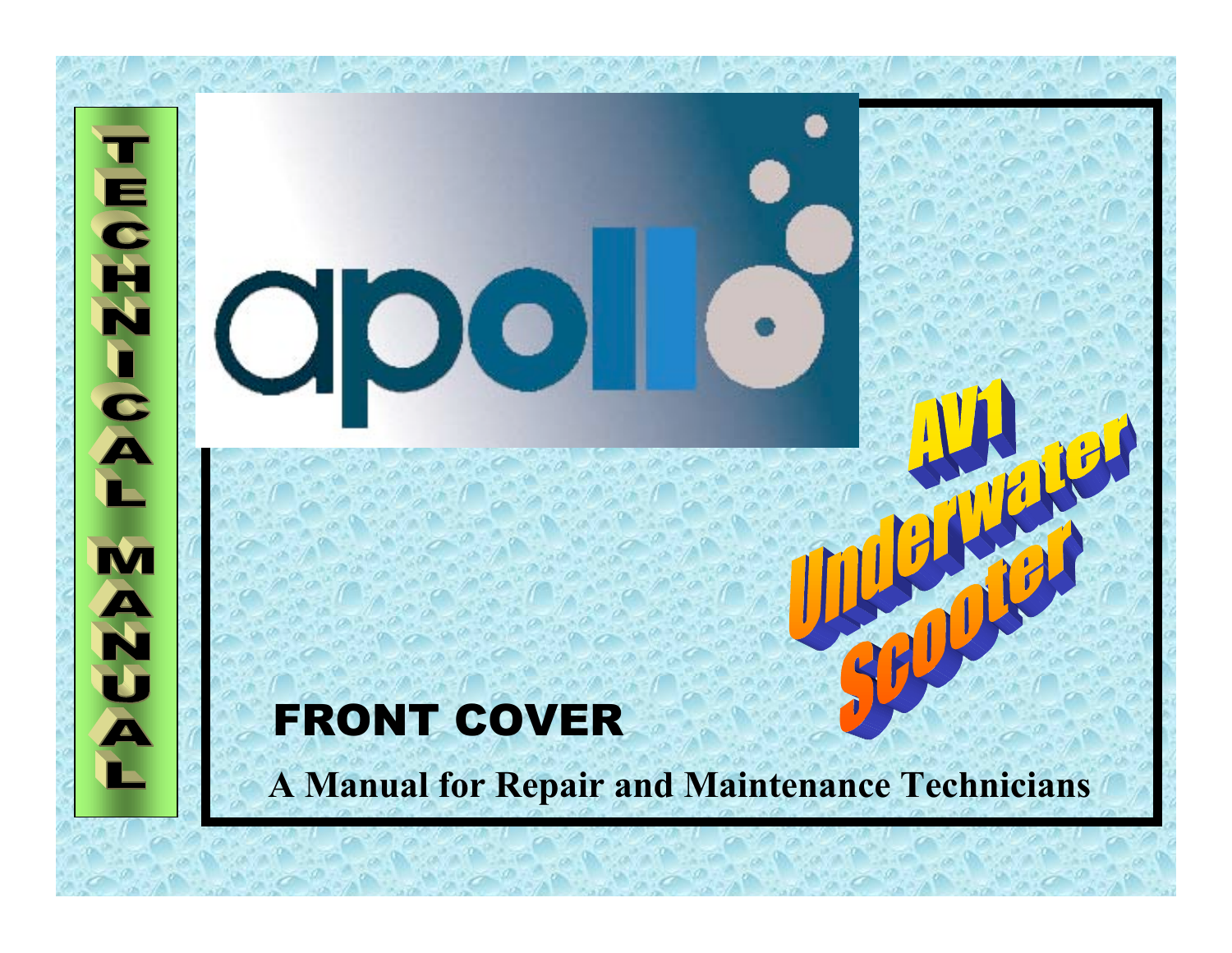# **CAUTION**

**This manual is designed to help technicians who are already experienced in workshop procedures and know how to handle tools.**

**Only experienced technicians should attempt to use this manual.**

**Improper use of tools could result in personal injury or at the least damage to the AV1 scooter.**

**To use this presentation effectively a parts exploded view must be on hand to determine the correct assembly order plus to check if any parts are missing prior to reassembly.**

**Throughout the assembly care must be taken when tightening screws into the plastic components, overtightening could result in threads being stripped and the replacement of major body parts.**

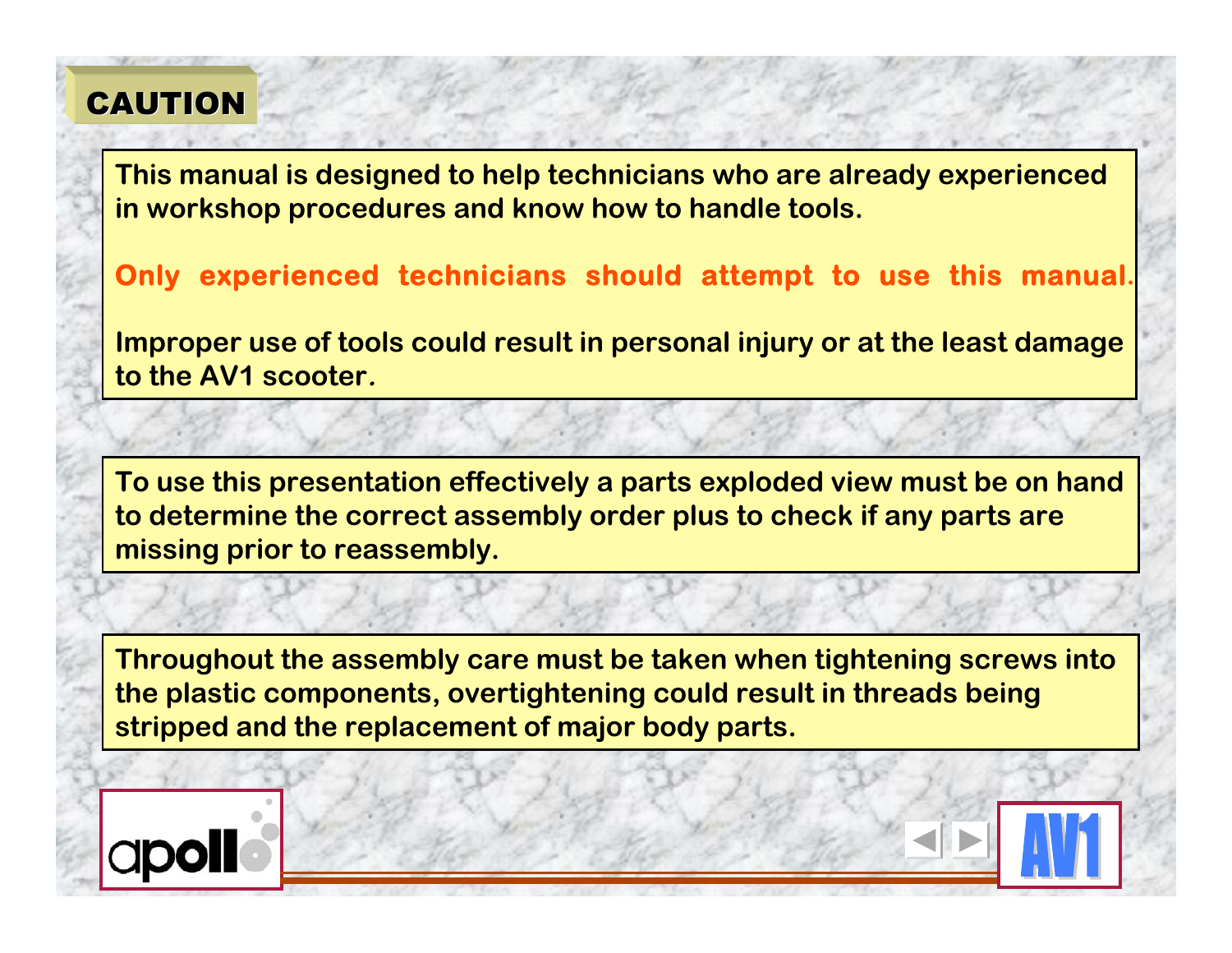# **TOOLING TOOLING REQUIREMENTS REQUIREMENTS**

 **No.1 Philip's tip screwdriver No.2 Philip's tip screwdriver Small drill (approx. 1/8") Multi-meter 6" Flat blade screwdriver Heavy duty O ring pick**

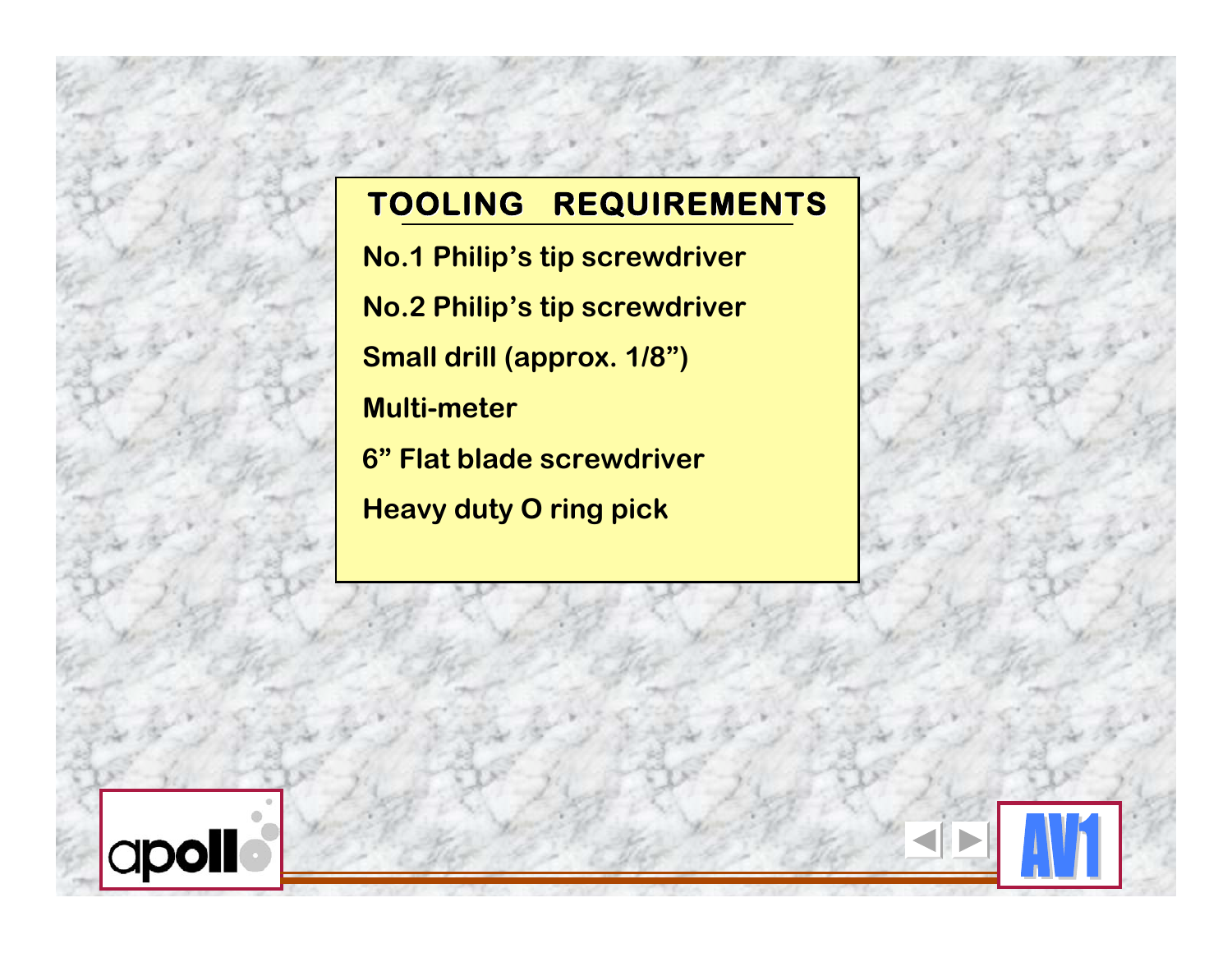**The majority of repairs carried out on the front cover are due to breakage of the 'on/off' button. Occasionally the technician will be required to replace the reed switch.**





**The reed switch can be tested by using a multi-meter. The meter must be set to check resistance. Connect as shown to the reed switch pins.**

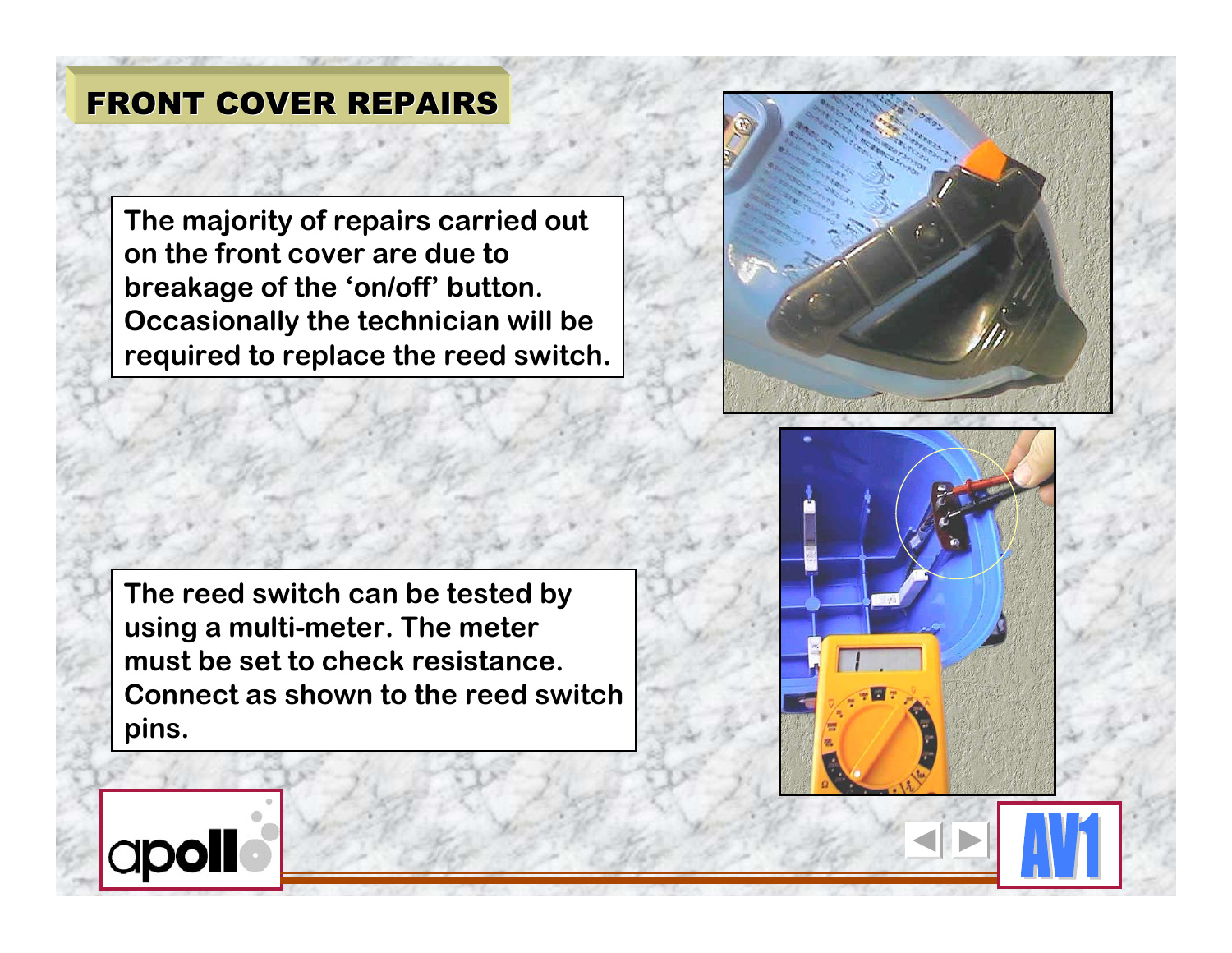**With the multi-meter connected press the on/off button, if the reed switch is functioning the circuit is completed and the meter will display zero.**



**The reed switch is glued to the front cover with contact cement.**



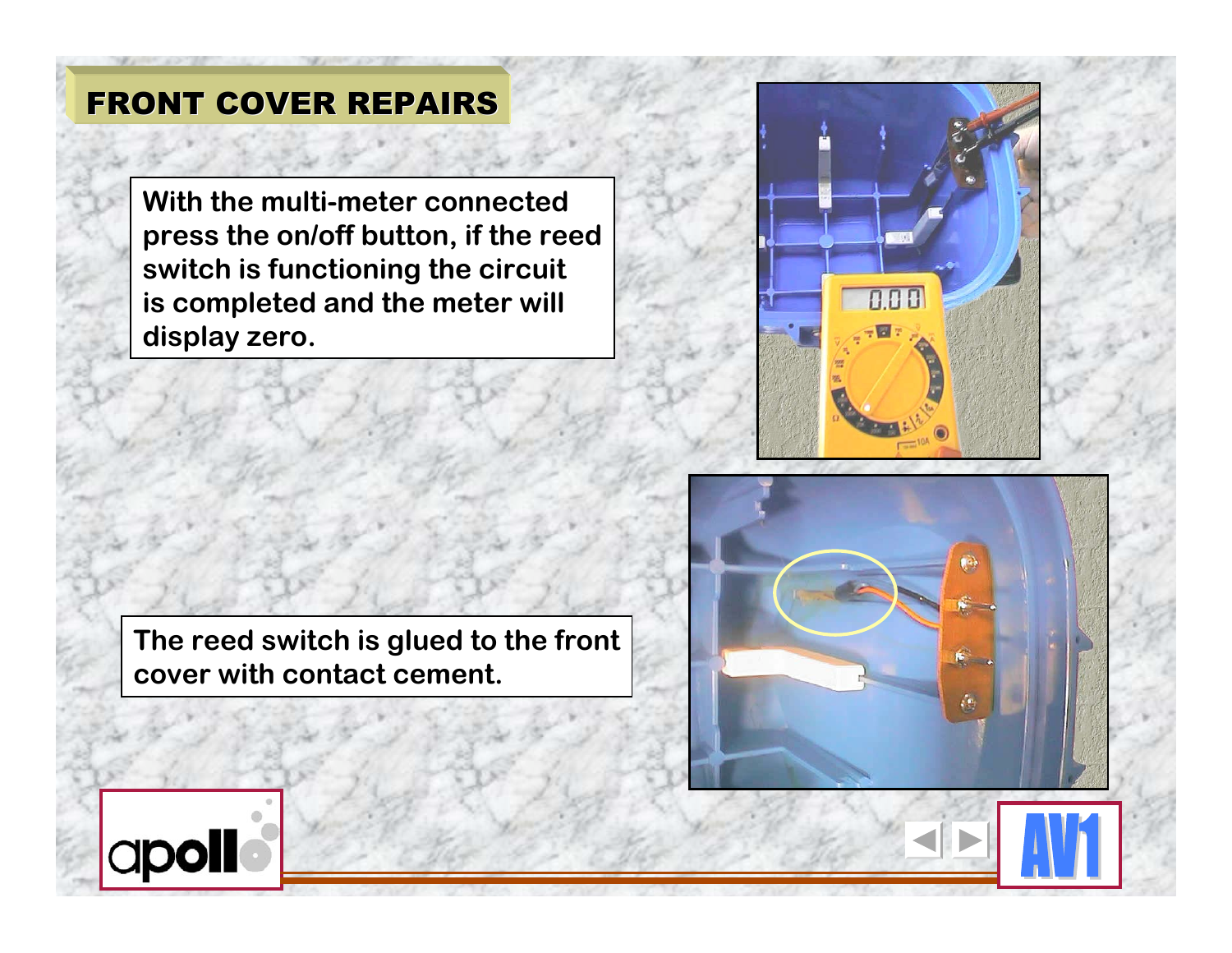**If the reed switch requires replacing the whole switch is replaced. Simply remove the two Philip's head screws securing the adaptor plate to the front cover. Then peel out the glued section of the switch.**



**When gluing the switch back into position be sure to test its position with the multimeter before finally gluing. If incorrectly positioned it is possible for the reed switch to be 'on' permanently and only turned off by depressing the button.**

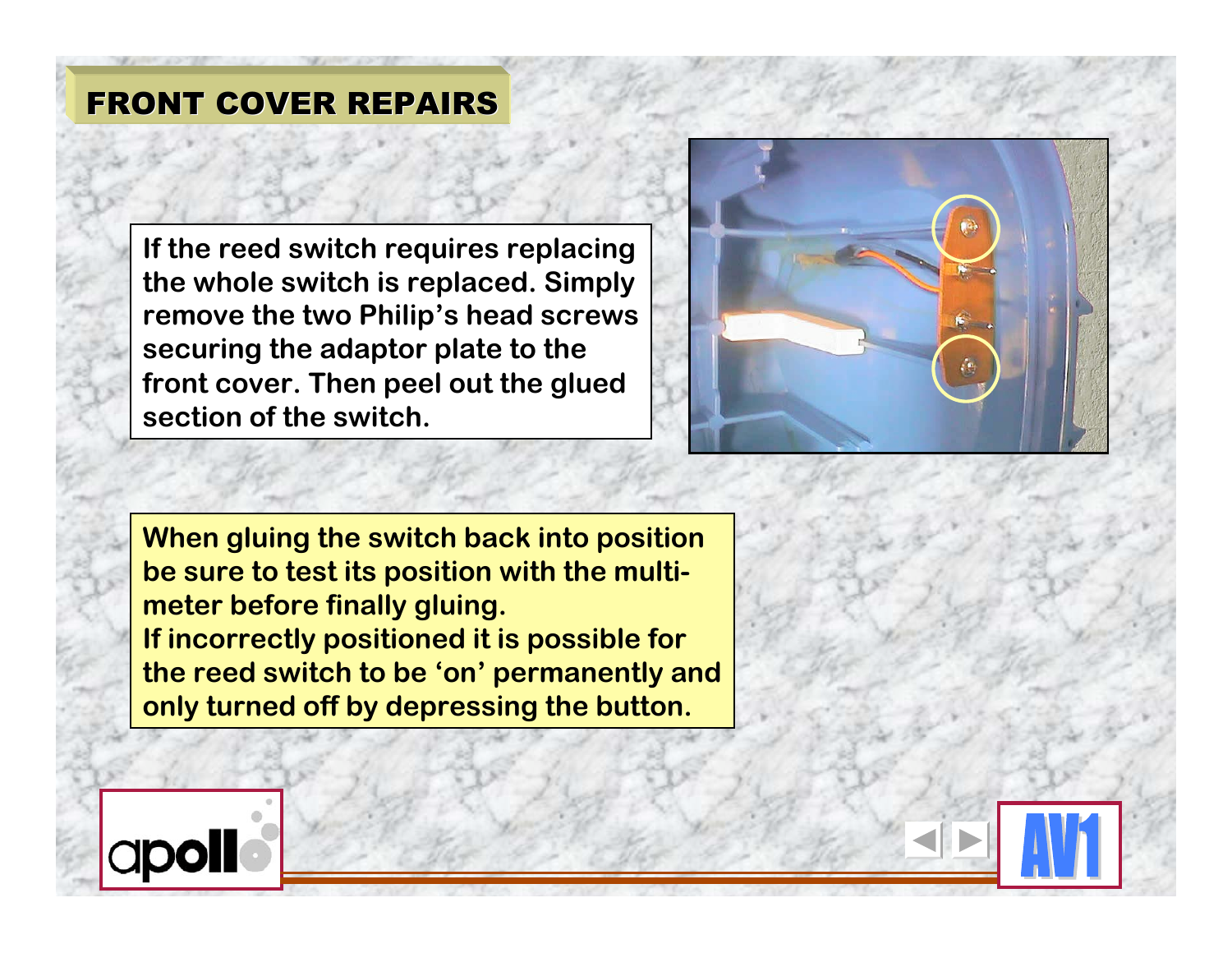**To replace a broken button, first the screw covers (plastic plugs) must be removed to gain access to the handle cover retaining screws.**

**Make a small hole in the top of the cover, a twist drill turned by hand can be used to make the hole. Do not use an electric drill, the head of the screw or the drill will be damaged. Use a heavy duty probe in the hole a prise out the cover.**

**There are two Philip's head screws holding the handle outer cover in position. Remove the two screws.**





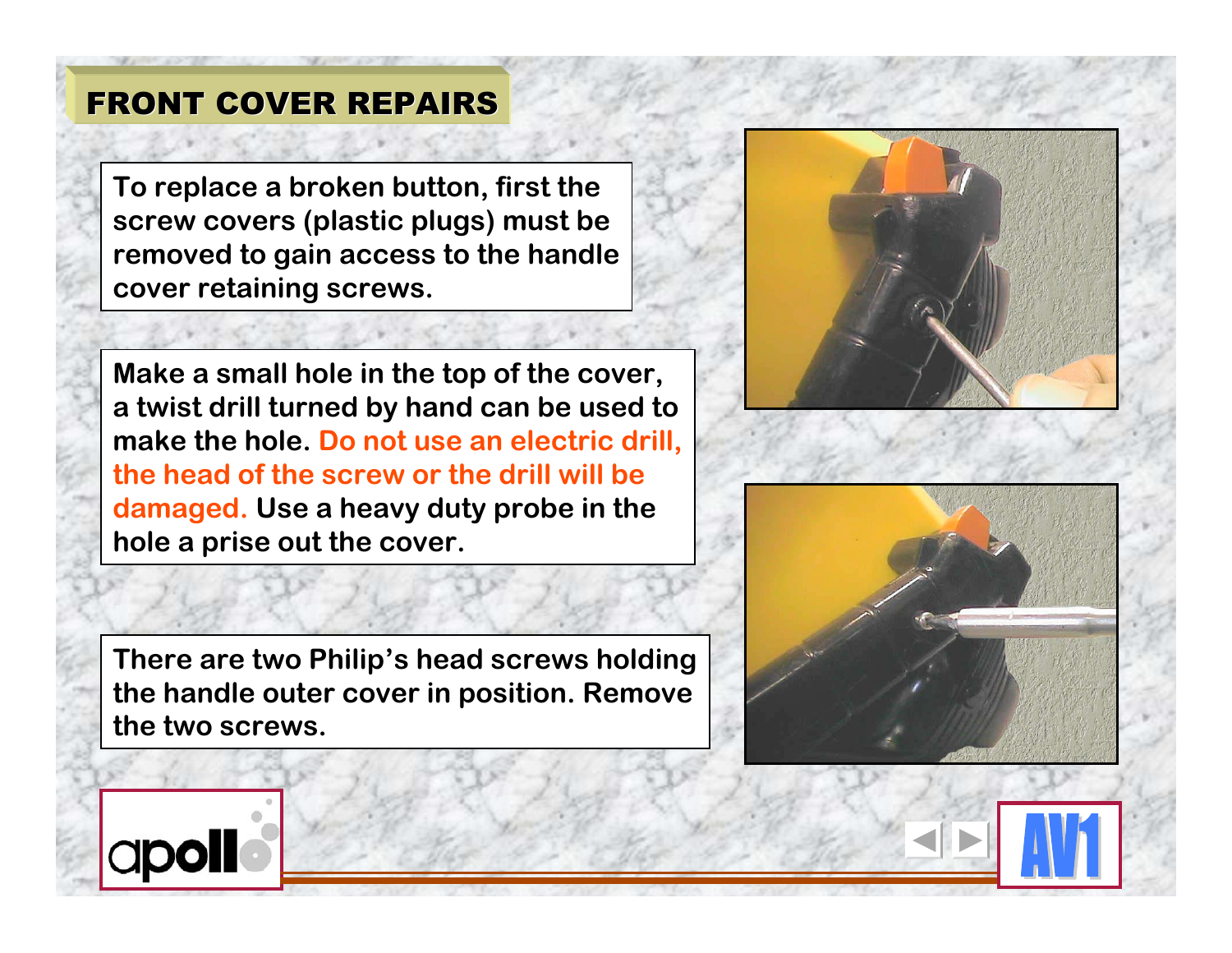**Carefully lift off the cover, if the button is broken parts could fall out including the button return spring.**



**Note the position of the spring before removing, this could help with refitting. Remove the button retaining screw together with the spring and metal sleeve.**



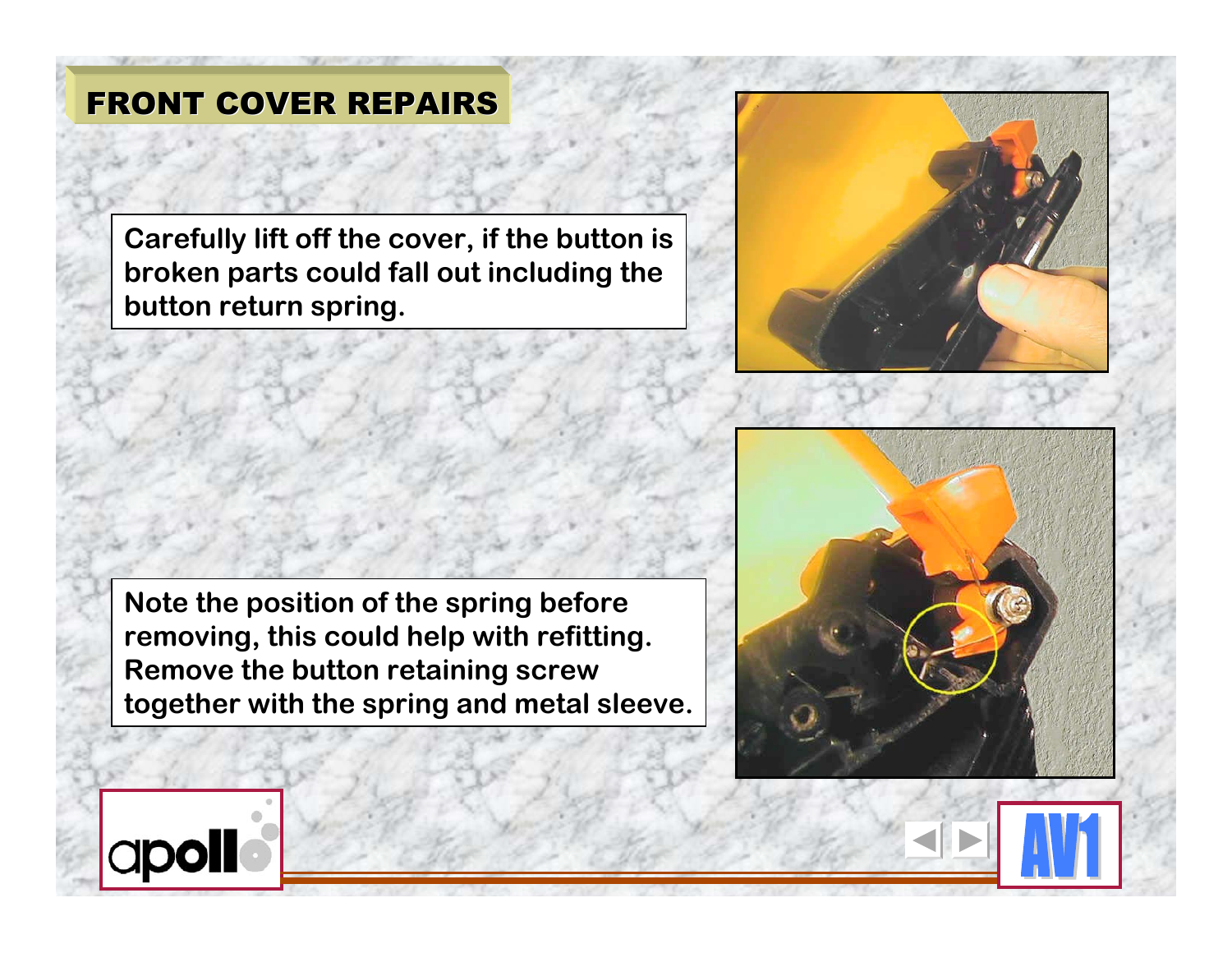**Align the new switch button on the magnet holder shaft.**

**Fit the retaining screw and spring sleeve. Do not over tighten the screw - it is secured into a plastic thread.**

**Refit the return spring ensuring it is acting on the button.**